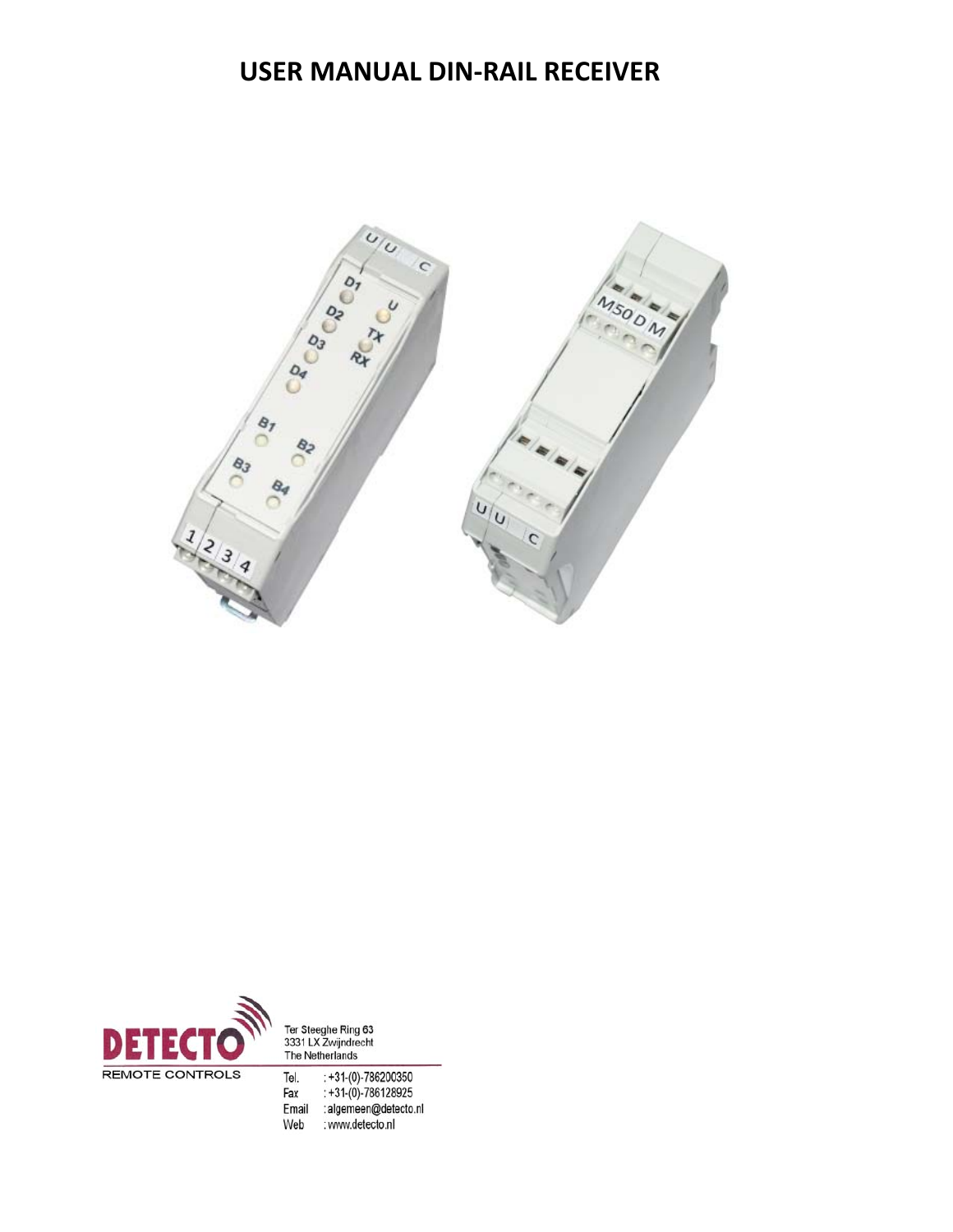# **CONTENT**

|  |       |  | 3 |
|--|-------|--|---|
|  |       |  | 3 |
|  | 111   |  | 3 |
|  | 112   |  | 3 |
|  | 1.1.3 |  | 3 |
|  | 1.1.4 |  | 3 |
|  | 1.1.5 |  | 3 |
|  |       |  | 3 |
|  |       |  | 3 |
|  |       |  | 3 |
|  |       |  | 4 |
|  |       |  | 4 |
|  |       |  | 4 |
|  |       |  | 4 |
|  |       |  | 5 |
|  |       |  | 6 |
|  |       |  |   |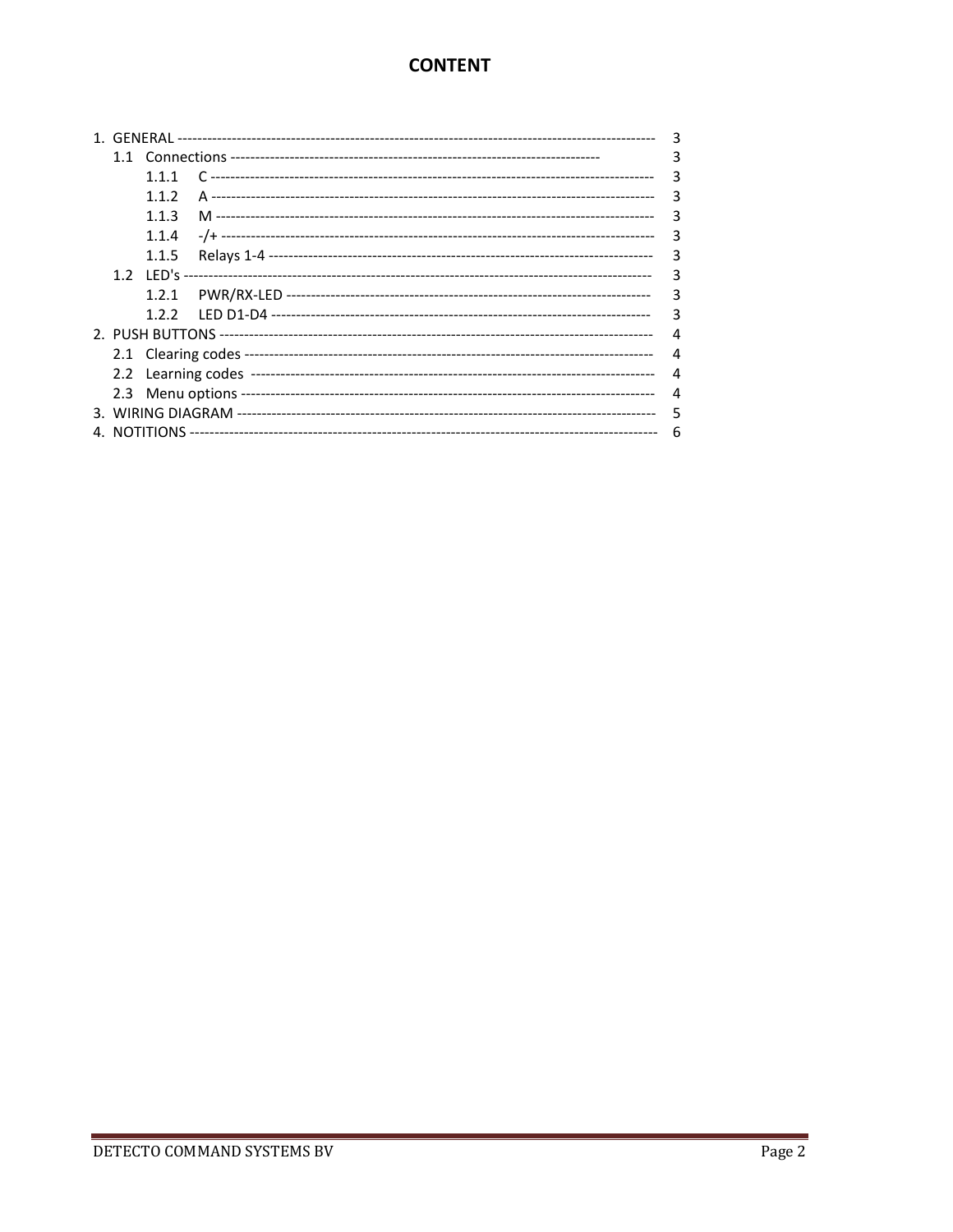## **1. GENERAL**

The receiver can be mounted on a piece of DIN‐rail Available frequencies are 40MHz AM and 433MHz FM Power Supply is 12‐24VAC/DC Maximum switch Voltage/Current: 230VAC/6A Available in 1‐ to 4 channel version.

### **1.1 CONNECTIONS**

#### **1.1.1 M**

"M" is mass This is the shield of the coaxial cable. Not connected with use of a wire antenna

## **1.1.2 D**

"D" is the wire antenna Depending of the frequency 2 meter (40MHz) or ~17cm in length (433MHz) Not connected with use of a coaxial cable

## **1.1.3 50**

"50" is 50 Ohm This is the inner wire of the coaxial cable Not connected with use of a wire antenna

## 1**.1.4 U/U**

**"**U/U" is the power connection Suitable for 12‐24VAC/DC. This connection is NOT polarity sensitive

## **1.1.5 1‐2‐3‐4** These are the "NO' connections of the relays

#### $1.1.6.$  **C**

This is the common connection of the relays

## **1.2 LED's**

#### **1.2.1 PWR/RX‐LED**

The green led is the power led and is lit in presence of the power supply The yellow led is the receiver led (RX) The RX led will blink in the rhythm of a valid receive signal. A choppy led means a bad reception

## **1.2.2 LED D1‐D4**

These are the leds corresponding relays 1‐4 and are lit when the relays is switched 'D1' is relay 1 and 'D2' is relay 2 etc.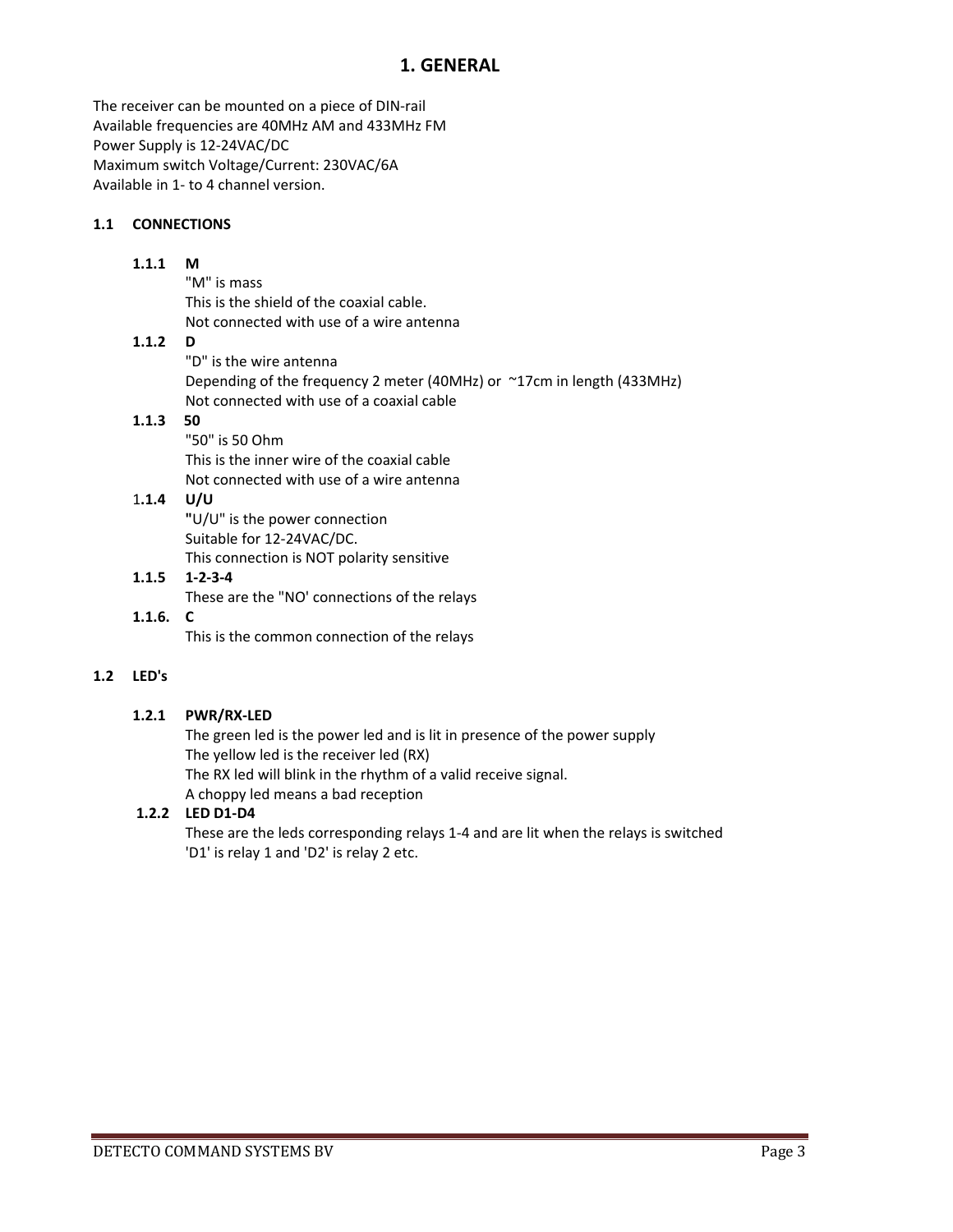## **2. PUSH BUTTONS**

#### **2.1 CLEARING CODES**

From the factory, the receiver is learned with a standard code. We recommend to erase this code as follows:

Press one of the switches. After about 3 seconds, the led corresponding the pressed switch will lit. (B1 = D1 etc.) Do not release the switch! Wait until all leds are lit and then release the switch. Any latch functions are reset to pulse.

#### **2.2 LEARNING CODES**

Change the factory setting of the 10‐pole dipswitch (if any) in the transmitter into a personal code. Now you can begin to learn the code of the transmitter into the receiver:

- Press the button of the transmitter being learned and keep it pressed. This prevents any foreign signals to be learned.
- Then press the switch corresponding the relay to be learned briefly (B1 = relay 1, B2 = relay 2 etc.) and upon release, the corresponding relay and led will switch on (relay  $1 = D1$ , relay  $2 = D2$  etc.). The code is now learned.
- Repeat the procedure for the rest of the transmitter buttons and relays.

Spread across all relays, 32 different codes can be learned. A certain code can be learned only once.

#### **2.3 MENU OPTIONS**

#### **IMPORTANT!**

**Alter the relay functions AFTER learning the code. Otherwise the relays stays switched by setting a relay as latch function**

The receiver has the ability to switch each relay individual as pulse, hold function (latch) and successor hold function\*\*\*.

Standard all relays are switched as pulse.

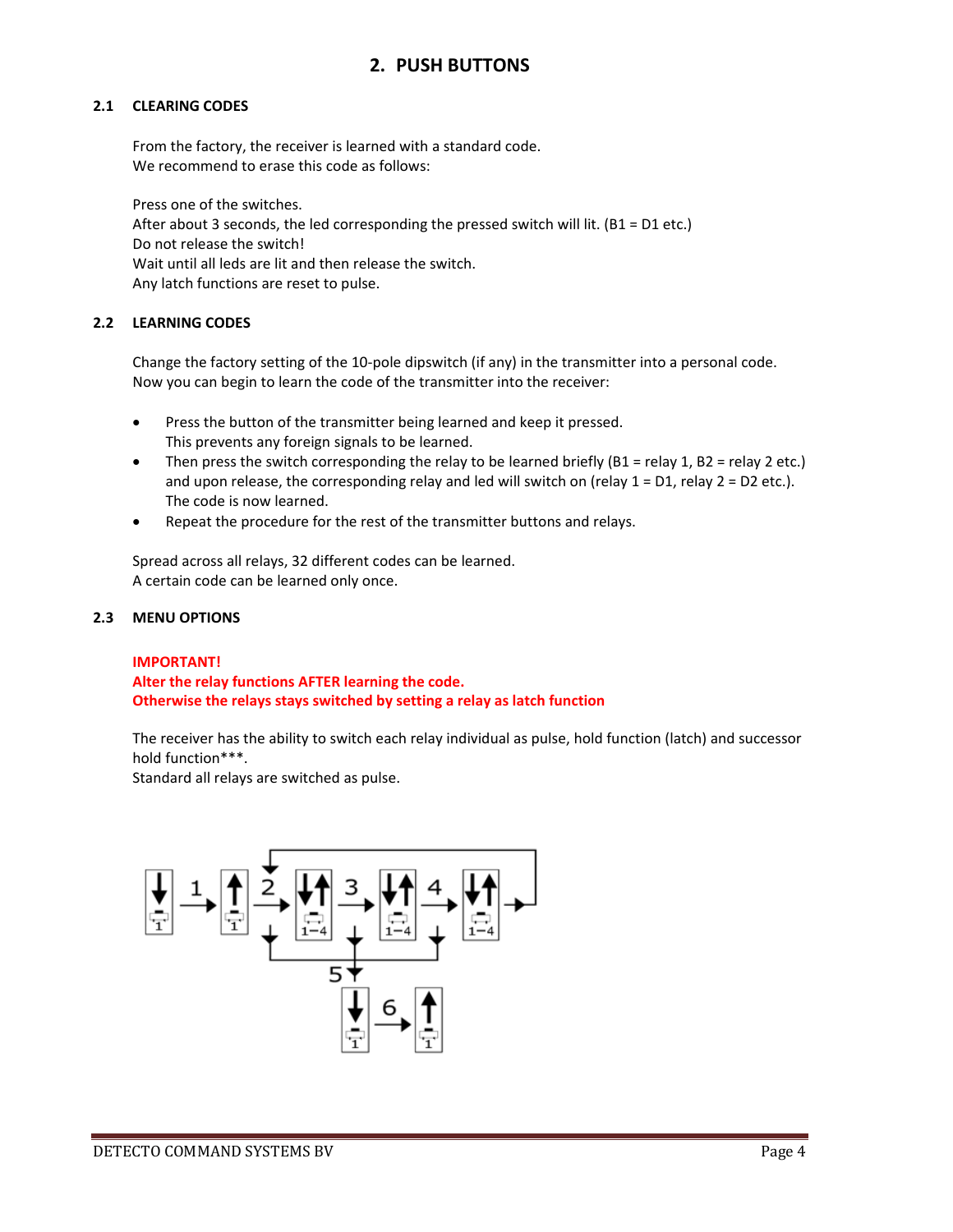Each relay has its own switch (relay = B1, relay  $2 = B2$  etc.) to alter the setting. To enter the menu (see figure), press switch B1. Keep the switch pressed until the led D1 lit (step 1). Release the switch immediately. Each individual led (D1 ‐ D4) will show its present setting:

1x per second = pulse (step  $2$ ) 2x per second = hold function/latch (step 3) 3x per second = successor hold function \*\*\* (step 4)

When the corresponding switch is briefly pressed ( $B1 = D1$ ,  $B2 = D2$  etc.), the setting is successive changed. (step  $2\rightarrow 3$ , step  $3\rightarrow 4$ , step  $4\rightarrow 2$ ) After finishing the settings, the settings must be saved. Do this as follows:

Press switch B1. (step 5) Wait until all leds stop flashing (step 6) and then release the switch immediately. The settings are now saved. **Without confirmation of the settings, the menu will be left after about 10 seconds. Any changes are not saved.**

\*\*\* A relay switched as latch can only be reset by another function. The other function can be a latch or pulse function. The other function does not have to have a physical relay (a.o. function 2 by a 1‐channel receiver)

With this it is possible, by example, to create a position switch.

The 0 position is created with a pulse function whereupon all relays are switched off.



# **3. WIRING DIAGRAM**